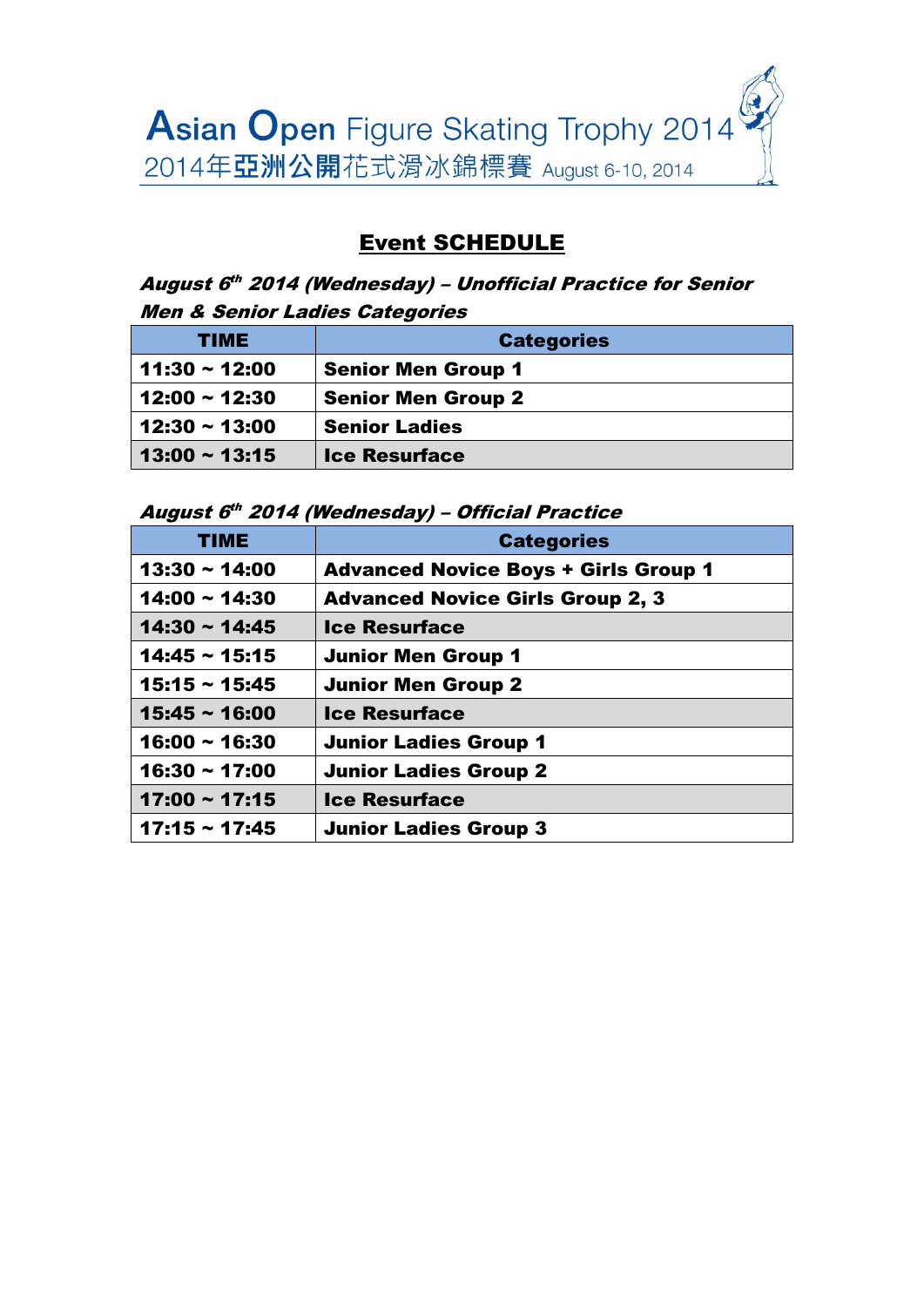

### Event SCHEDULE

## August  $7<sup>th</sup>$  2014 (Thursday) – Official Practice TIME **Categories** 09:45 ~ 10:15 Advanced Novice Boys + Girls Group 1 10:15~ 10:45 Advanced Novice Girls Group 2, 3 10:45 ~ 11:00 | Ice Resurface 11:00 ~ 11:30 Junior Men Group 1 11:30 ~ 12:00 Junior Men Group 2 12:00 ~ 12:15 Ice Resurface 12:15 ~ 12:45 Junior Ladies Group 1 12:45 ~ 13:15 Junior Ladies Group 2 13:15 ~ 13:30 | Ice Resurface 13:30 ~ 14:00 Junior Ladies Group 3 14:00 ~ 14:15 Ice Resurface TIME Competition Schedule 14:25 ~ 14:45 Opening Ceremony 14:45 ~ 15:15 Advanced Novice Boys – Short Program 15:15 ~ 16:45 Advanced Novice Girls – Short Program 16:45 ~ 17:00 Ice Resurface 17:00 ~ 18:15 Junior Men – Short Program  $18:15 \sim 18:30$  Ice Resurface 18:30 ~ 19:35 | Junior Ladies - Short Program 19:35 ~ 19:50 | Ice Resurface 19:50  $\sim$  21:00  $\mid$  Junior Ladies – Short Program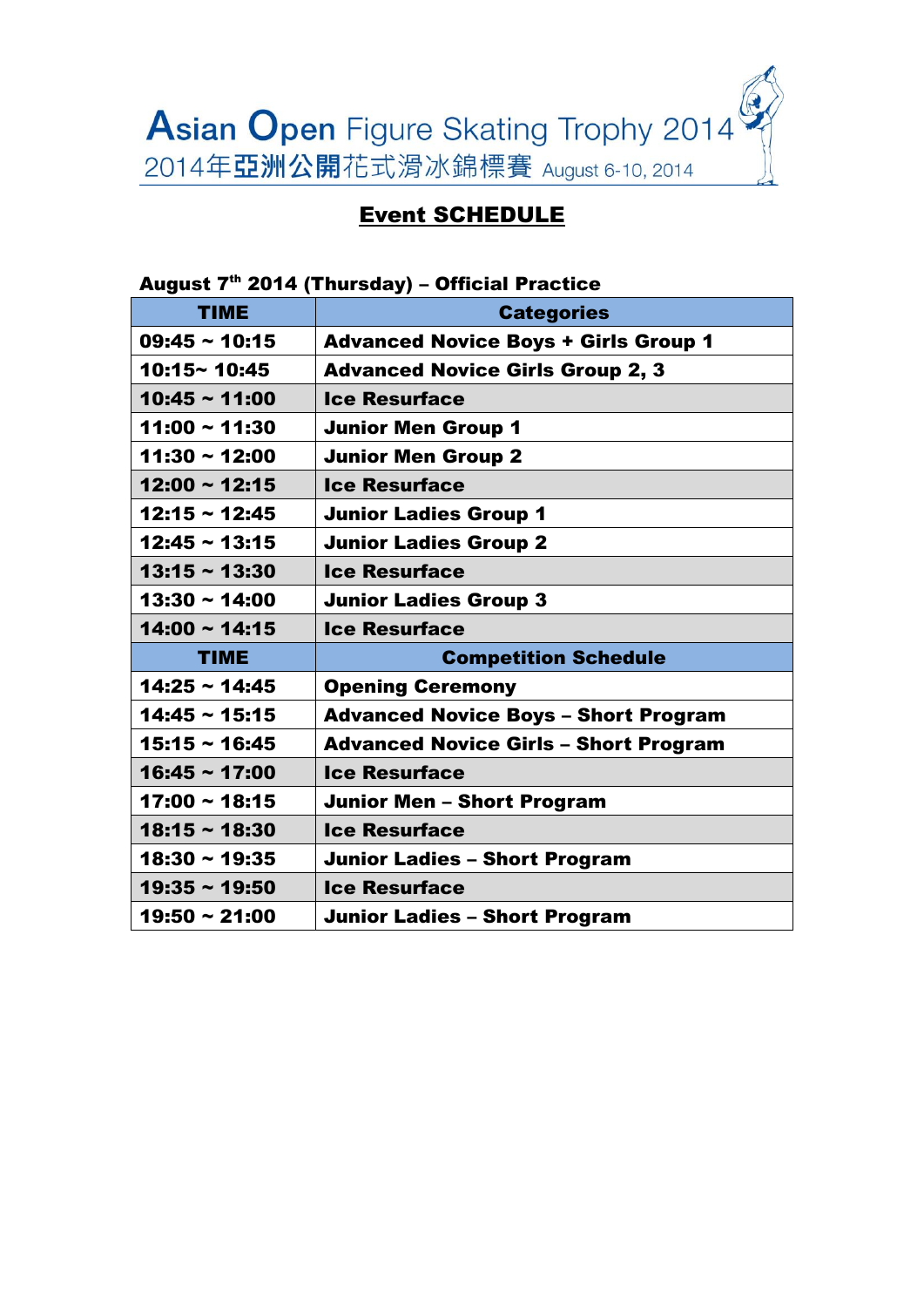Asian Open Figure Skating Trophy 2014 2014年亞洲公開花式滑冰錦標賽 August 6-10, 2014

# EVENT SCHEDULE

August 8th 2014 (Friday) – Official Practice

| <b>TIME</b>        | <b>Categories - Official Practice</b>            |
|--------------------|--------------------------------------------------|
| $08:30 \sim 09:00$ | <b>Senior Men Group 1</b>                        |
| $09:00 \sim 09:30$ | <b>Senior Men Group 2</b>                        |
| $09:30 \sim 09:45$ | <b>Ice Resurface</b>                             |
| $09:45 \sim 10:15$ | <b>Senior Ladies</b>                             |
| $10:15 \sim 10:45$ | <b>Basic Novice A Boys + A Girls Group 1</b>     |
| $10:45 \sim 11:00$ | <b>Ice Resurface</b>                             |
| $11:00 \sim 11:30$ | <b>Basic Novice A Girls Group 2</b>              |
| 11:30~12:00        | <b>Basic Novice B Boys + B Girls Group 1</b>     |
| $12:00 \sim 12:15$ | <b>Ice Resurface</b>                             |
| $12:15 \sim 12:45$ | <b>Basic Novice B Girls Group 2</b>              |
| $12:45 \sim 13:15$ | <b>Advanced Novice Boys + Girls Group 1</b>      |
| $13:15 \sim 13:30$ | <b>Ice Resurface</b>                             |
| $13:30 \sim 14:00$ | <b>Advanced Novice Girls Group 2</b>             |
| $14:00 \sim 14:15$ | <b>Ice Resurface</b>                             |
| <b>TIME</b>        | <b>Competition Schedule</b>                      |
| $14:30 \sim 16:15$ | <b>Basic Novice A Boys + A Girls</b>             |
| $16:15 \sim 16:30$ | <b>Ice Resurface</b>                             |
| $16:45 \sim 18:05$ | <b>Basic Novice B Boys + B Girls</b>             |
| $18:05 \sim 18:20$ | <b>Ice Resurface</b>                             |
| $18:20 \sim 18:55$ | <b>Advanced Novice Boys - Free Skating</b>       |
| $18:55 \sim 19:25$ | <b>Advanced Novice Girls 1-5 - Free Skating</b>  |
| $19:25 \sim 19:40$ | <b>Ice Resurface</b>                             |
| $19:40 \sim 20:45$ | <b>Advanced Novice Girls 6-15 - Free Skating</b> |
| $20:45 \sim 21:00$ | <b>Ice Resurface</b>                             |
| <b>TIME</b>        | <b>Categories - Official Practice</b>            |
| $21:00 \sim 21:30$ | <b>Junior Men Group 1</b>                        |
| $21:30 \sim 22:00$ | <b>Junior Men Group 2</b>                        |
| $22:00 \sim 22:15$ | <b>Ice Resurface</b>                             |
| $22:15 \sim 22:45$ | <b>Junior Ladies Group 1</b>                     |
| $22:45 \sim 23:15$ | <b>Junior Ladies Group 2</b>                     |
| $23:15 \sim 23:45$ | <b>Junior Ladies Group 3</b>                     |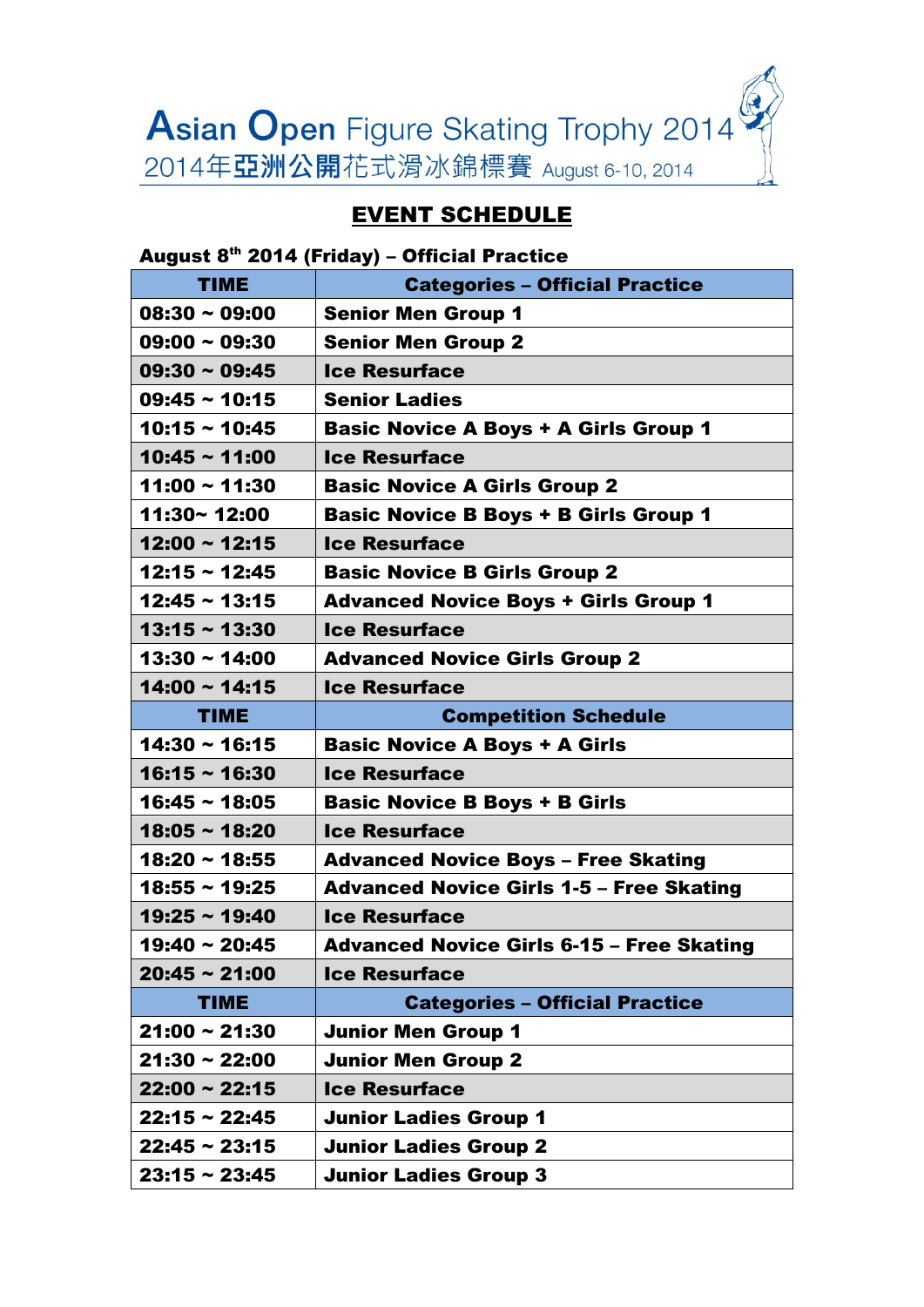

## EVENT SCHEDULE

| August 9th 2014 (Saturday) - Official Practice |                                                    |  |
|------------------------------------------------|----------------------------------------------------|--|
| <b>TIME</b>                                    | <b>Categories</b>                                  |  |
| $09:00 \sim 09:30$                             | <b>Senior Men Group 1</b>                          |  |
| $09:30 \sim 10:00$                             | <b>Senior Men Group 2</b>                          |  |
| $10:00 \sim 10:15$                             | <b>Ice Resurface</b>                               |  |
| $10:15 \sim 10:45$                             | <b>Senior Ladies Group 1</b>                       |  |
| $10:45 \sim 11:15$                             | <b>Junior Men Group 1</b>                          |  |
| $11:15 \sim 11:30$                             | <b>Ice Resurface</b>                               |  |
| $11:30 \sim 12:00$                             | <b>Junior Men Group 2</b>                          |  |
| $12:00 \sim 12:30$                             | <b>Junior Ladies Group 1</b>                       |  |
| $12:30 \sim 12:45$                             | <b>Ice Resurface</b>                               |  |
| $12:45 \sim 13:15$                             | <b>Junior Ladies Group 2</b>                       |  |
| $13:15 \sim 13:45$                             | <b>Junior Ladies Group 3</b>                       |  |
| $13:45 \sim 14:00$                             | <b>Ice Resurface</b>                               |  |
| <b>TIME</b>                                    | <b>Competition Schedule</b>                        |  |
| $14:30 \sim 15:40$                             | <b>Senior Men - Short Program</b>                  |  |
| $15:40 \sim 15:55$                             | <b>Ice Resurface</b>                               |  |
| $15:55 \sim 16:45$                             | <b>Senior Ladies - Short Program</b>               |  |
| $16:45 \sim 17:00$                             | <b>Ice Resurface</b>                               |  |
| $17:00 \sim 18:35$                             | <b>Junior Men - Free Skating</b>                   |  |
| $18:35 \sim 18:50$                             | <b>Ice Resurface</b>                               |  |
| $18:50 \sim 20:05$                             | <b>Junior Ladies - Free Skating</b>                |  |
| $20:05 \sim 20:20$                             | <b>Ice Resurface</b>                               |  |
| $20:20 \sim 21:40$                             | <b>Junior Ladies - Free Skating</b>                |  |
| $21:50 \sim$                                   | <b>Awarding Ceremony - Junior Men &amp; Ladies</b> |  |